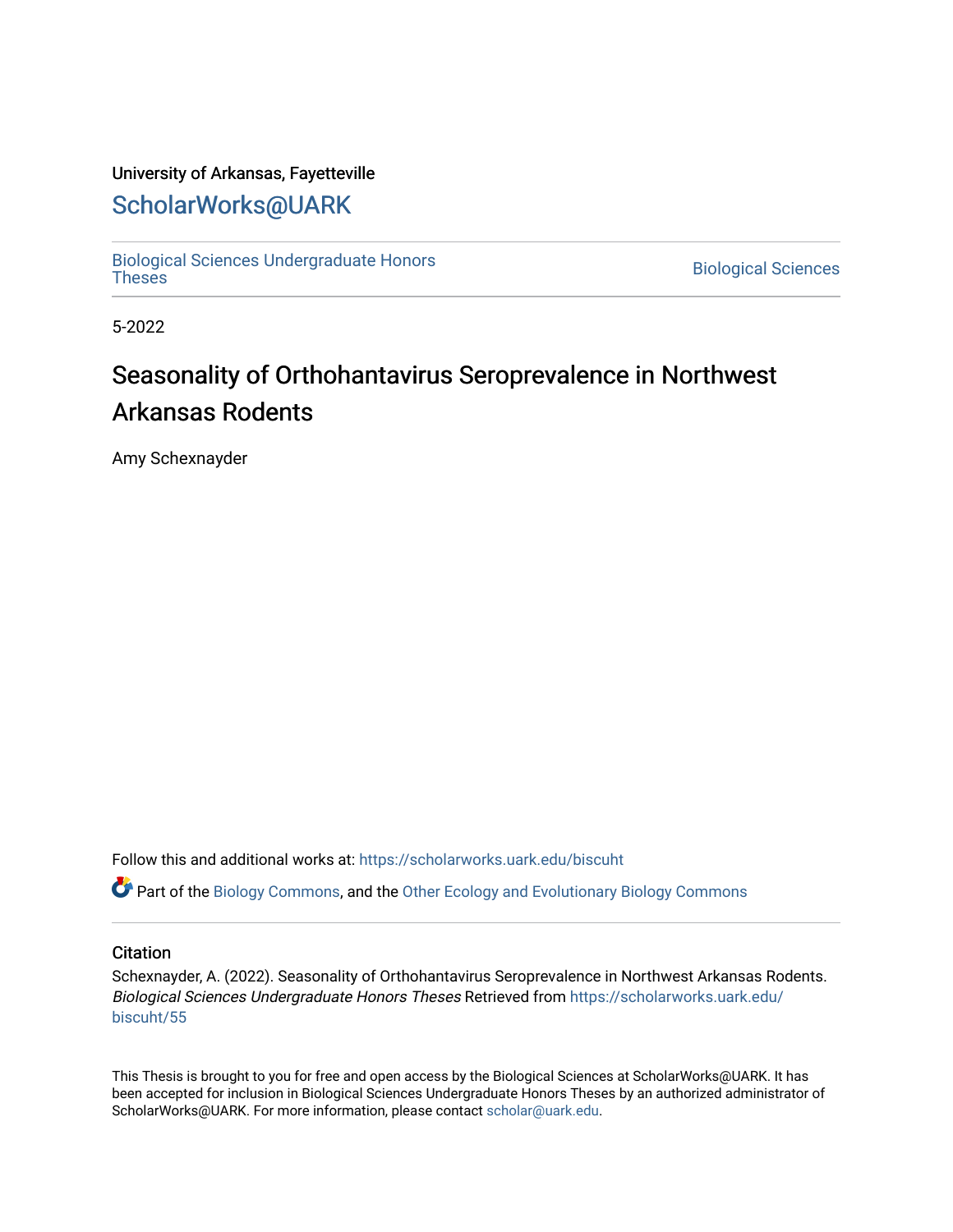## **Seasonality of Orthohantavirus Seroprevalence in Northwest Arkansas Rodents**

An Honors Thesis submitted in partial fulfillment

of the requirements for Honors Studies in Biological Sciences

By Amy Schexnayder

Spring 2022

Biological Sciences

J. William Fulbright College of Arts and Sciences

University of Arkansas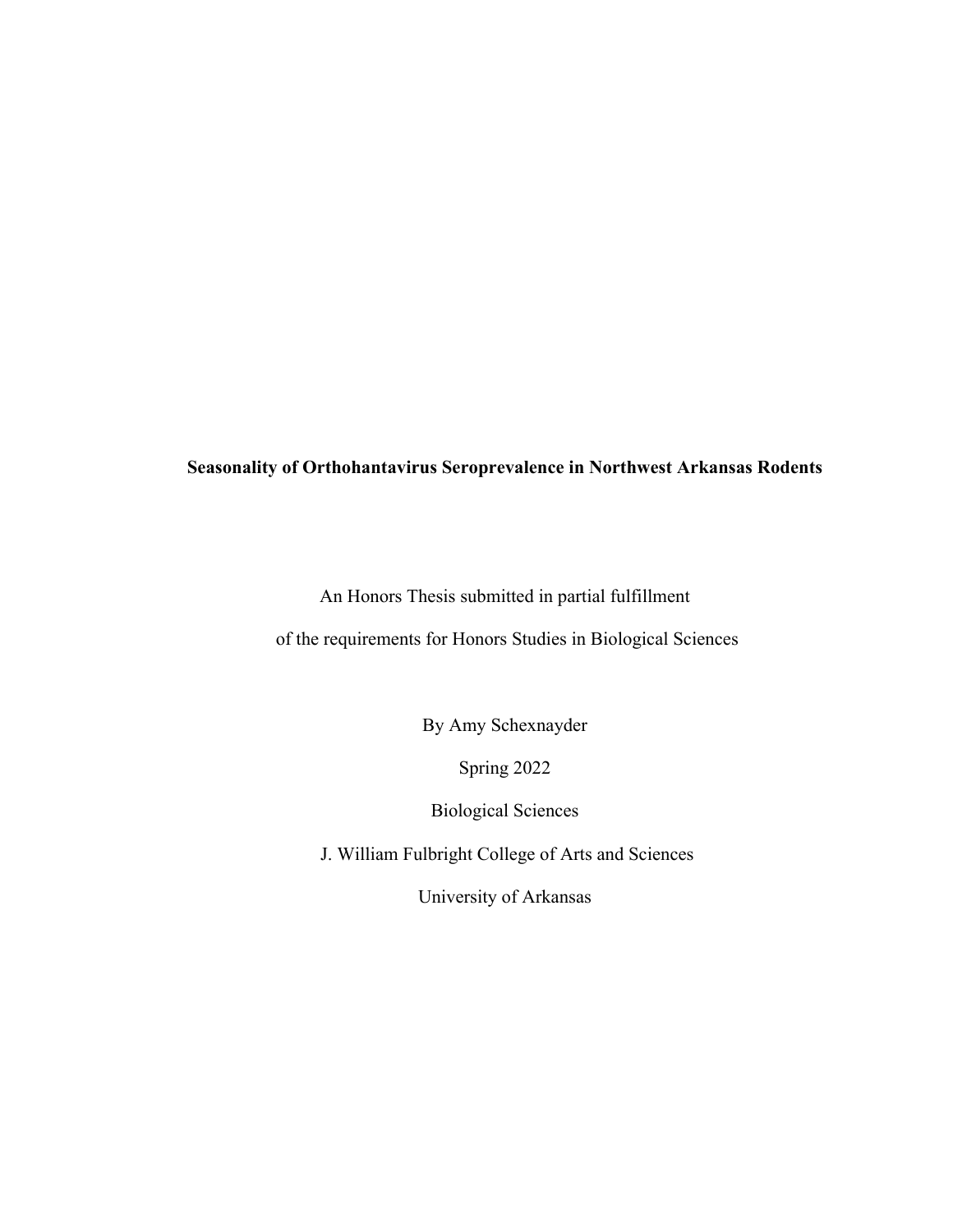#### **Acknowledgments**

First and foremost, I would like to thank the Honors College for their generous funding and support of this research. Without their aid, I would have been unable to put so much time, effort, and thought into this project.

I would also like to express my utmost gratitude to Dr. Kristian Forbes for welcoming me into the Forbes laboratory and for fostering such a fun, inclusive, and supportive research environment. Thank you for the insight, guidance, and opportunity that you have given me over the course of this project. I would also like to express my gratefulness for the other members of the Forbes lab who have helped in this research, including Nathaniel Mull, Reilly Jackson, and Abigail Stolt. Nathaniel has spent a tremendous amount of time showing me how to do various lab procedures, teaching me about hantaviruses, and patiently correcting my mistakes. I would be lost without his advice, revisions, and patience.

Thank you to Dr. Neil Allison, Dr. Jeremy Beaulieu, and Dr. Kumar for serving on my thesis committee and for reviewing this project. Your dedication and support for undergraduates does not go unnoticed.

Finally, I would like to thank my family and friends for being a constant source of encouragement, advice, and laughter. Without their support, I would have never been able to accomplish this project.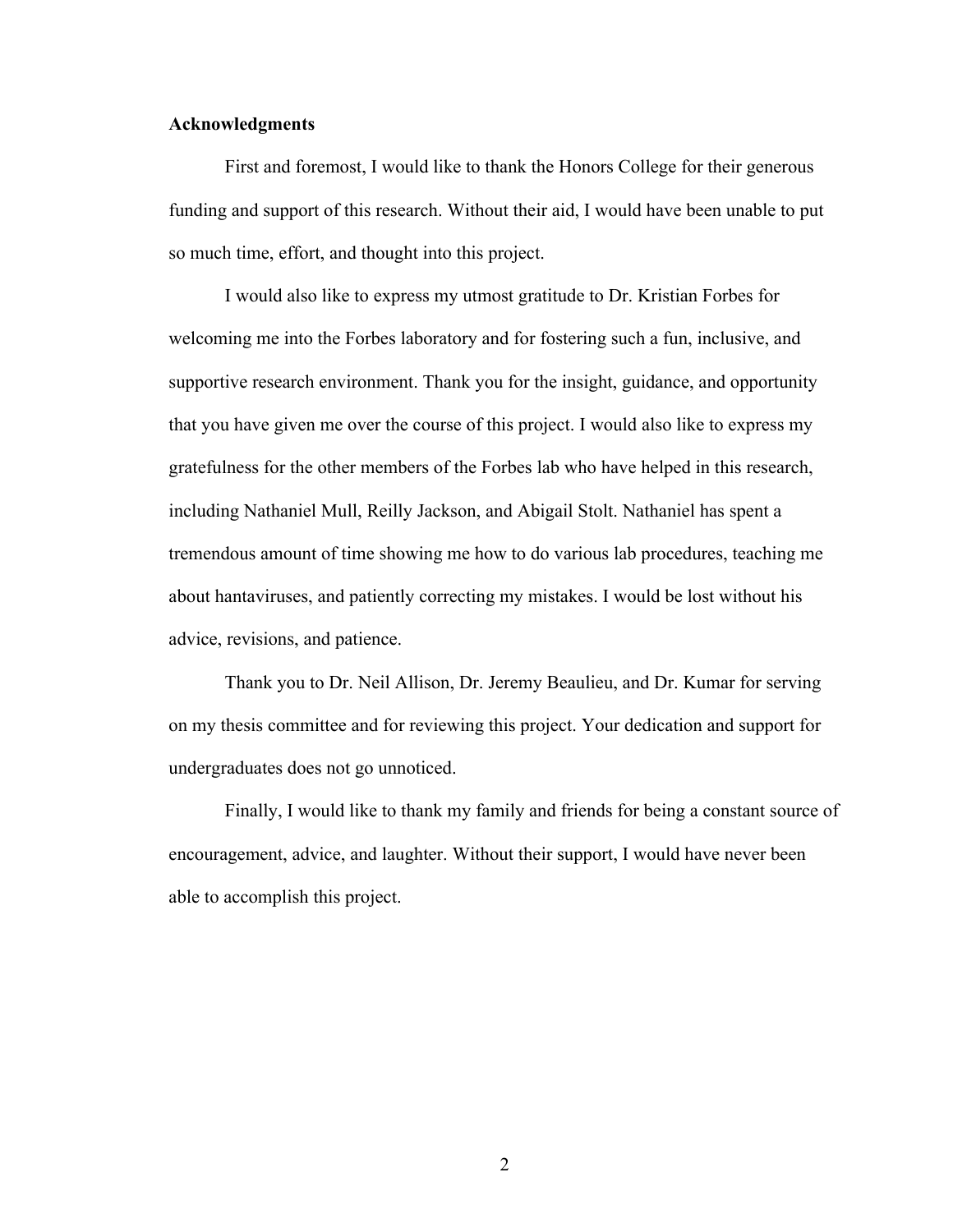|  |  | <b>Table of Contents</b> |
|--|--|--------------------------|
|--|--|--------------------------|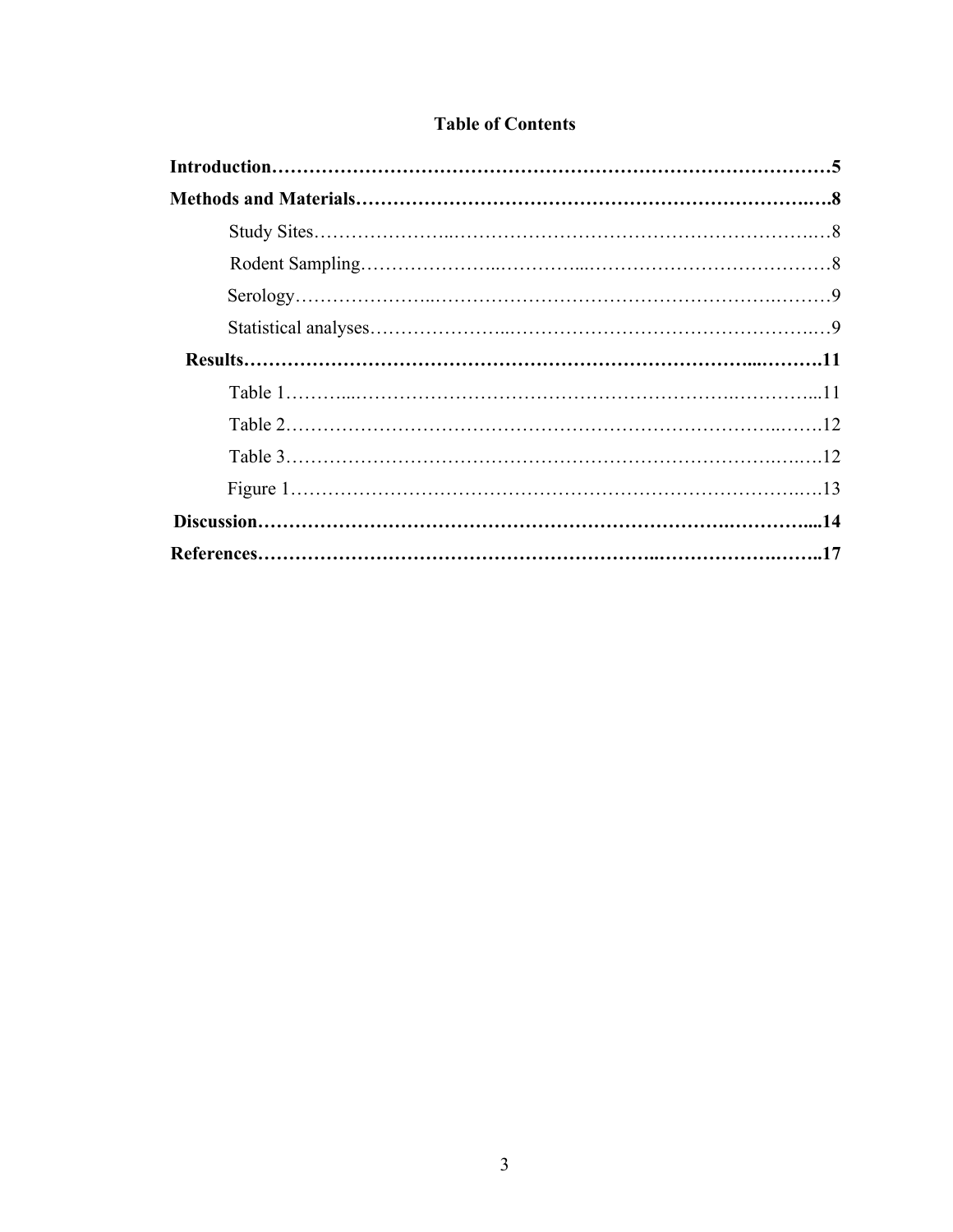#### **Abstract**

Zoonotic viruses are viruses that can be transmitted from animals to humans. Rodent species are likely to be reservoirs for zoonotic viruses, and particular rodentborne viruses, such as orthohantaviruses, may greatly threaten human health. Orthohantaviruses are a group of rodent-borne viruses that are at risk for spillover to human populations. Many aspects of orthohantaviruses have been well-researched, yet the seasonality of orthohantaviruses has not yet been thoroughly examined, especially in the southern United States. In this study, we captured 616 rodents trapped over 5953 trap nights across 13 grassland sites in Northwest Arkansas. Rodents were trapped for two consecutive nights every other month from June-November 2020 and April-July 2021 and were screened for antibodies against orthohantaviruses. Seroprevalence was highest in the early summer, followed by autumn, late summer, and late spring. Seasonal fluctuations were largely shaped by rodent life history; seroprevalence was highest early in the year when the population consisted of adults from the previous year, decreased as previous-year adults died and were replaced by juveniles, and increased again as the juvenile population matured. These findings demonstrate the effect of seasonality and host life history on seropositivity of orthohantaviruses and shed light on the prevalence of orthohantaviruses in Arkansas.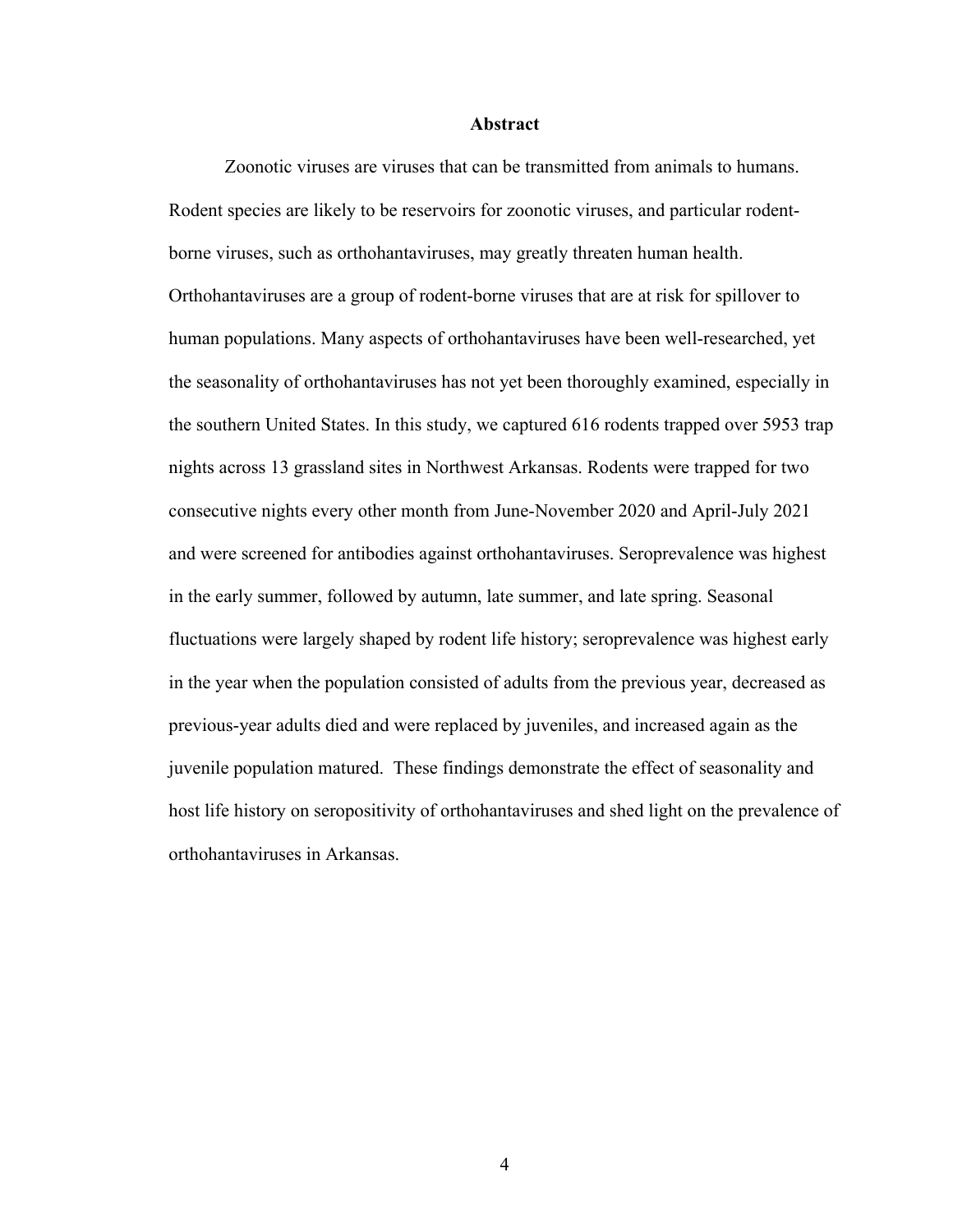#### **Introduction**

Zoonotic diseases (zoonoses) threaten human health, as demonstrated by outbreaks of COVID-19, smallpox, and influenza. Prevention of zoonoses is difficult, given their unpredictability, high occurrence, and host generalization, but risk of exposure can be mitigated by understanding the ecology of wildlife systems. For example, many zoonotic diseases fluctuate throughout the year and are especially prevalent in certain seasons (Lal et al., 2012), so human risk of acquiring a zoonotic pathogen can be reduced by determining the seasonality of particular viruses. The seasonality of viruses is dependent on a variety of geographic factors, including latitude, temperature, and climate, making it difficult to draw broad conclusions. Virus seasonality is also largely affected by the population dynamics of its host species.

Rodents are a well-known reservoir hosts of numerous viruses and often play a role in viral transmission to humans (Dahmana et al., 2020). Rodents are found globally, and many species are synanthropic, providing ample opportunity for spillover to humans or other wildlife through urine, feces, and blood (Meerburg et al., 2009). Likewise, rodents reproduce at high rates and maintain large population densities. This is advantageous to virus prevalence, as many viruses follow a density-dependent pattern of transmission, thus virus transmission increases as the population increases and cannot persist below certain density thresholds. Additionally, some viruses cause chronic infections with persistent transmission, allowing them to be maintained in host populations over longer temporal scales.

One important virus group that is commonly maintained and transmitted throughout rodent populations is orthohantaviruses. Orthohantaviruses (order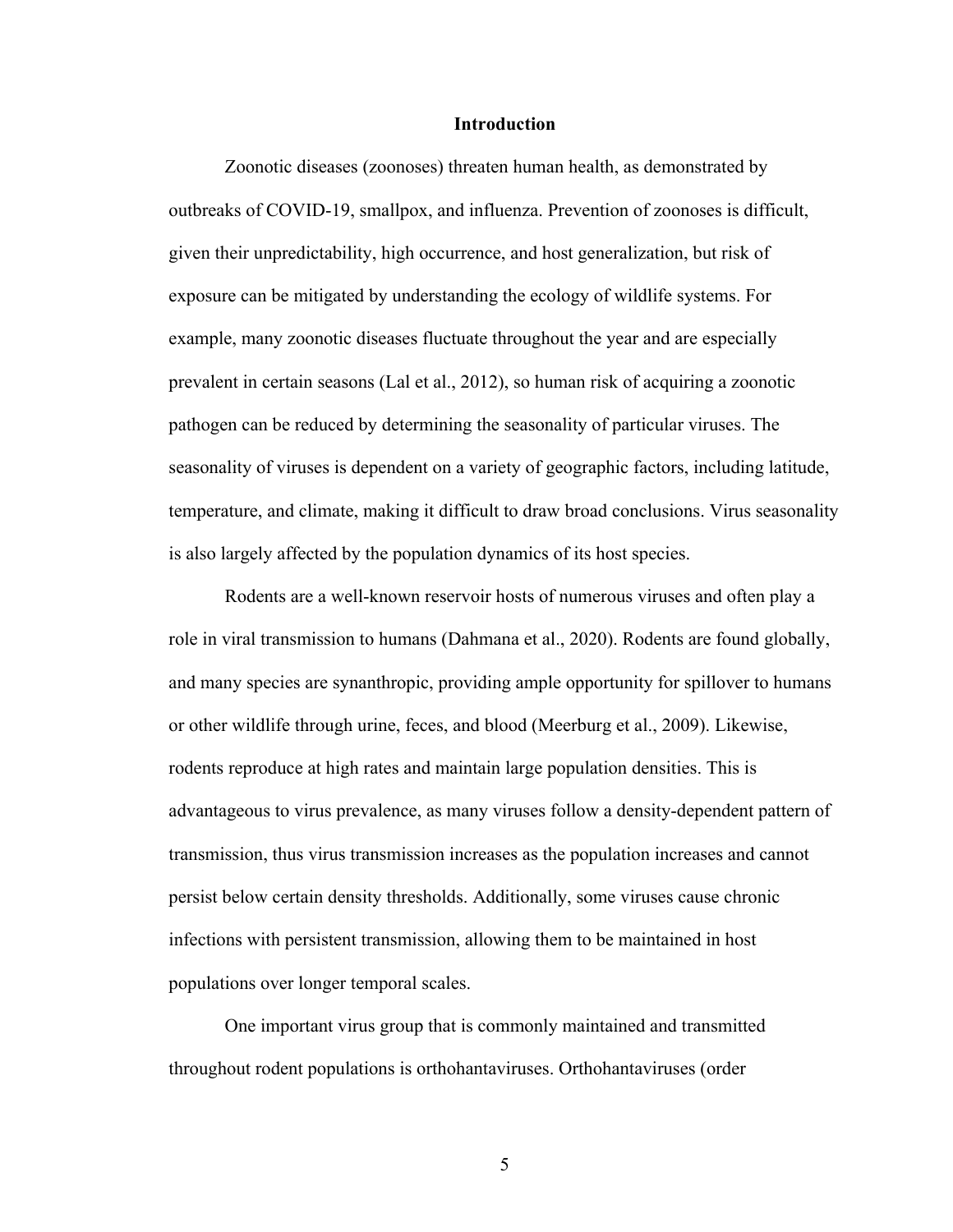Bunyavirales*,* family *Hantaviridae*) are rodent-borne viruses composed of circular, single-stranded enveloped RNA viruses (Payne, 2017). Orthohantaviruses can be zoonotic and are found globally, yet their virulence in humans varies depending on their geographic location. For example, New World viruses, native to the Americas, can cause hantavirus pulmonary syndrome, which has an alarming case fatality rate of 36% (Division of Health Informatics and Surveillance, 2021). Old World viruses, native to most of Europe and Asia, cause more mild infections when transmitted to humans, such as hemorrhagic fever with renal syndrome and its milder form nephropathia epidemica. In rodents however, orthohantaviruses cause asymptomatic infections that are persistent and chronic (Escutenaire & Pastoret, 2000). Rodents that are male, larger, older, or wounded are more likely to be seropositive for hantaviruses (Mills et al., 2007; Hinson et al., 2004). There are also a large number of hosts for hantaviruses, as 97 rodent species have been genetically identified as a host globally (Milholland et al., 2018). Of these, 58 rodent hosts and 20 distinct orthohantaviruses have been discovered in the Americas so far (Mull et al., 2020). Though many factors about orthohantaviruses are well understood, other components such as the seasonality, have not yet been well defined.

Though the seasonality of orthohantaviruses has been commonly researched, most of this research was conducted in Europe and the western United States (Montana, Arizona, Nevada, and Colorado) where the environments are very different from Northwest Arkansas (Madhav et al., 2007; Kuenzi et al., 2001; Calisher et al., 2007; Douglass et al., 2007). Seroprevalence is commonly highest during spring and summer months, correlating with early rodent breeding (Kuenzi et al., 2001; Douglass & Vadell, 2016; Pearce-Duvet et al., 2006). Although higher seroprevalence is generally associated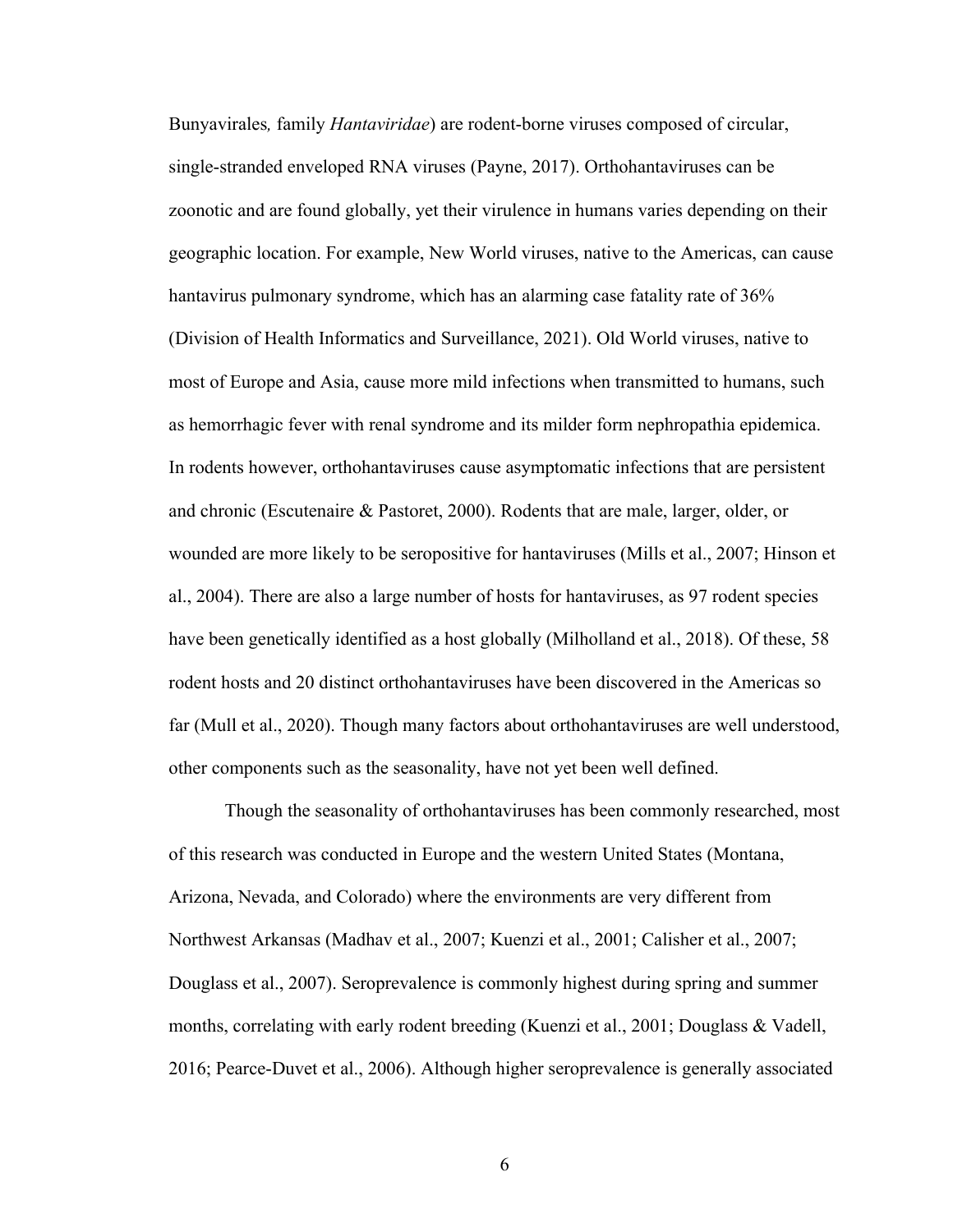with warmer months, there are many other factors that affect seropositivity, such as relative humidity, rainfall, food abundance, and predator abundance (Bennett et al., 1999). Orthohantavirus prevalence often follows a pattern of delayed-density dependence, with an increase in population causing a subsequent but delayed increase in infection prevalence (Madhav et al., 2007), though some studies suggest this pattern of transmission may be more complex (Carver et al., 2011).

This study aims to expand our understanding of seasonal trends in orthohantavirus seroprevalence using rodents in Northwest Arkansas grasslands. We expected a higher prevalence of orthohantaviruses during the early breeding season (late spring and early summer) due to higher temperatures and the increased average age of rodents in this season. During the late summer, we expected lower seroprevalence as older rodents began to die off and the population consisted of younger rodents. In autumn, we expected higher seroprevalence again, as younger rodents matured and were exposed to more pathogens.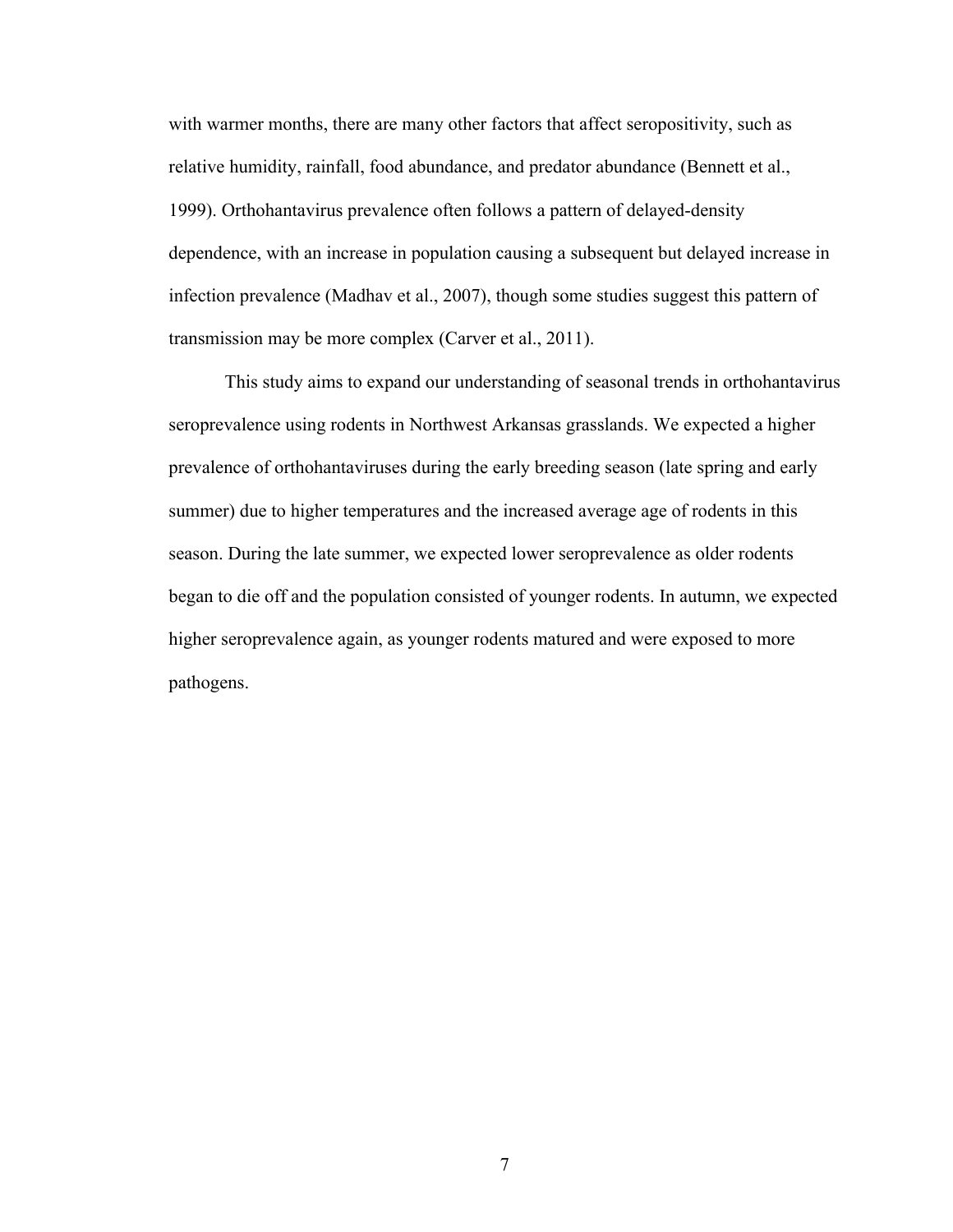#### **Methods and Materials**

#### **Study Sites**

Rodents were captured at 13 sites within six prairies throughout Benton and Washington Counties, AR, USA. The 13 sites included three sites at Chesney Prairie, three sites at Woolsey Wet Prairie, one site at Stump's Prairie, two sites at Pea Ridge National Military Park, one site at Wilson Springs Nature Preserve, and three sites at Milo J. Shult Agricultural Research & Extension Center.

#### **Rodent Sampling**

Trapping was conducted for two consecutive nights every other month at each site from June-November 2020 and April-July 2021. Rodents were captured using Sherman live traps (H. B. Sherman Traps, Inc.) set in a series of transects. The traps in each transect were spaced 10 m apart and transects were also spaced a minimum of 10 m apart. Traps were baited with a mixture of millet and black oil sunflower seeds and set at dusk. Traps were checked, and captured rodents were processed the following morning. Initially, all rodents were euthanized for tissue collection except for those classified as species of conservation need by Arkansas Game and Fish Commission (*Reithrodontomys humulis, megalotis, and montanus*). However, we were unable to euthanize all individuals of abundant species (*Reithrodontomoys fulvescens* and *Sigmodon hispidus*) in fall 2020 due to permit limitations.

After trapping, we assessed the species, sex, mass, and reproductive condition of each animal. During processing, a blood sample was collected from most animals via the submandibular vein directly into a microcentrifuge tube and immediately placed on ice. A blood sample was collected from the remainder of the animals via a heart sample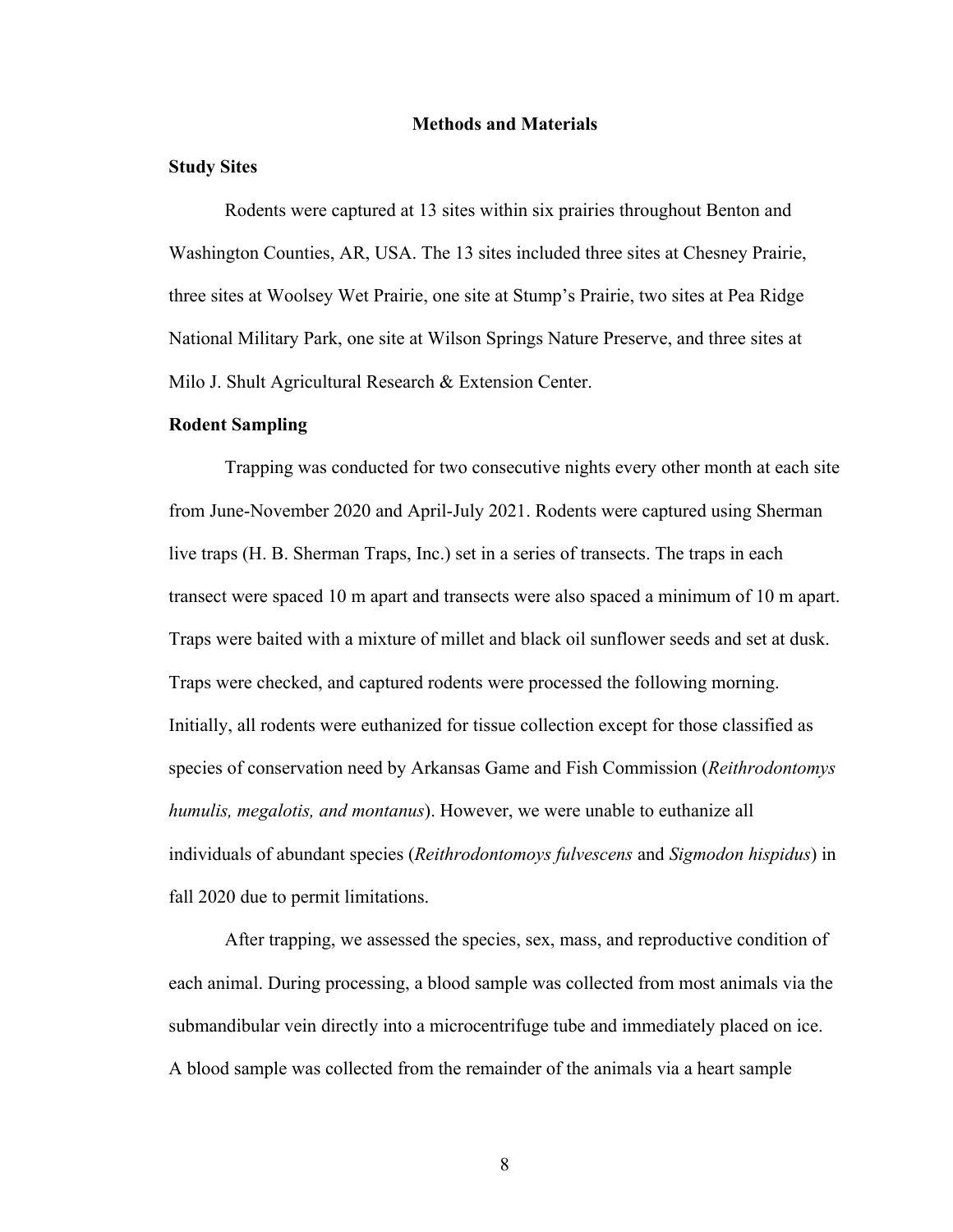placed in phosphate-buffered saline (PBS) during dissection at a later time. Rodents were euthanized using cervical dislocation and *Sigmodon hispidus* (cotton rats) were anesthetized using isoflurane before euthanization. Euthanized rodents were placed into separate bags and immediately placed on ice. Rodents that were not euthanized were released at their point of capture. Animals were dissected in a biosafety level 2 (BSL-2) hood. Tissue samples were collected aseptically using clean tools and placed in sterilized microcentrifuge tubes. All samples and specimens were stored at -20ºC. Animal handling followed the guidelines of University of Arkansas' Institutional Animal Care and Use Committee and the American Society of Mammologists (Sikes et al. 2016).

#### **Serology**

Blood samples were tested for antibodies against orthohantaviruses using immunofluorescence assays (IFAs; Kallio-Kokko et al., 2006; Kinnunen et al., 2011; Forbes et al., 2014). Blood samples were diluted with PBS and placed on slides with rodent antigens. Slides were then incubated, followed by several wash cycles. Antimouse IgG conjugates and fluorescence were added to the slides and incubated again prior to several additional wash cycles. Slides were examined under a fluorescent microscope.

#### **Statistical analyses**

We used a chi-square test of independence to compare seasonal variation in seroprevalence. A Tukey post hoc test was then used to determine the pairwise prevalence of orthohantaviruses among seasons. The seasons were defined as late spring (April/May), early summer (June/July), late summer (August/September), and autumn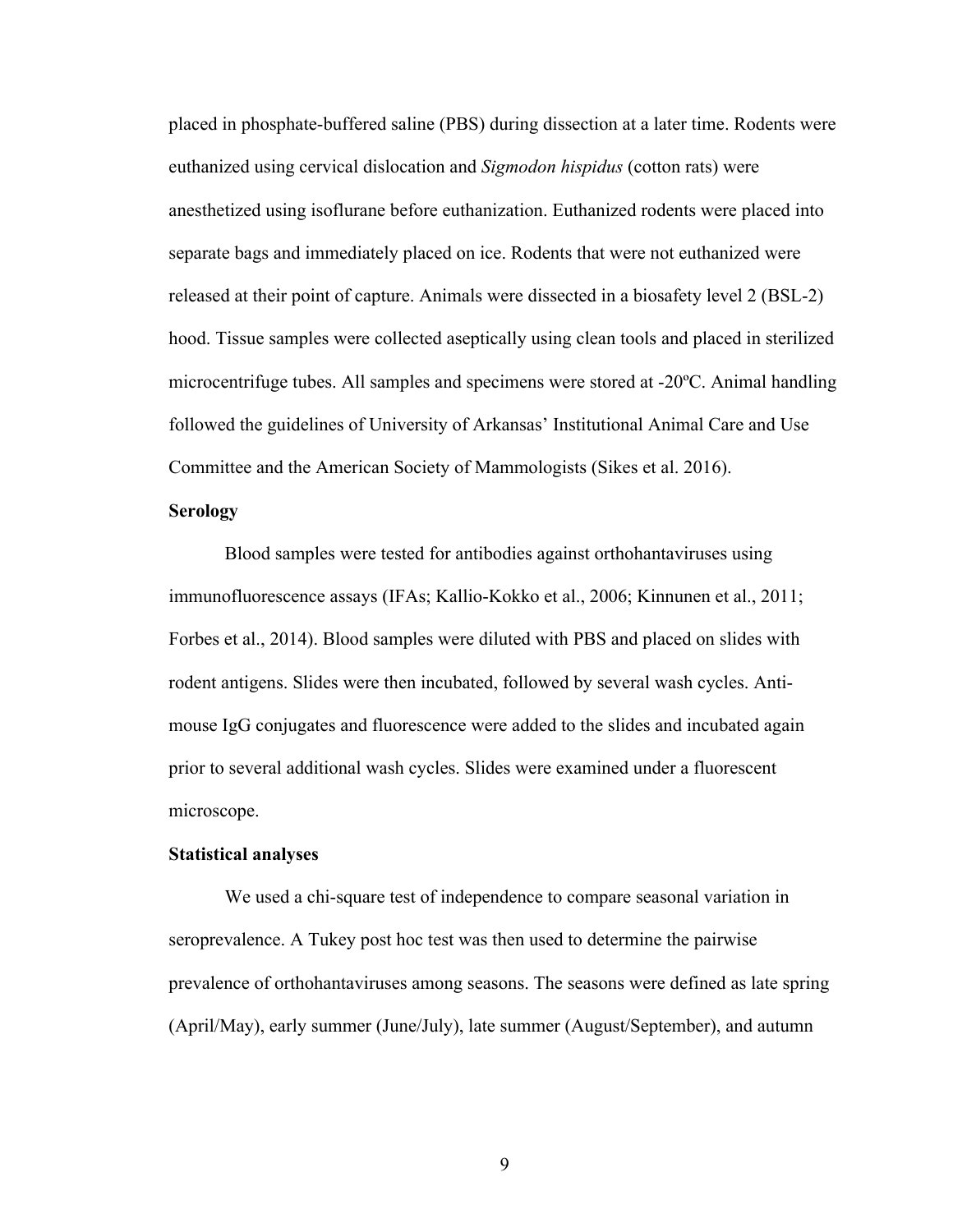(October/November). Each season was sampled once except for early summer, which was sampled in both 2020 and 2021.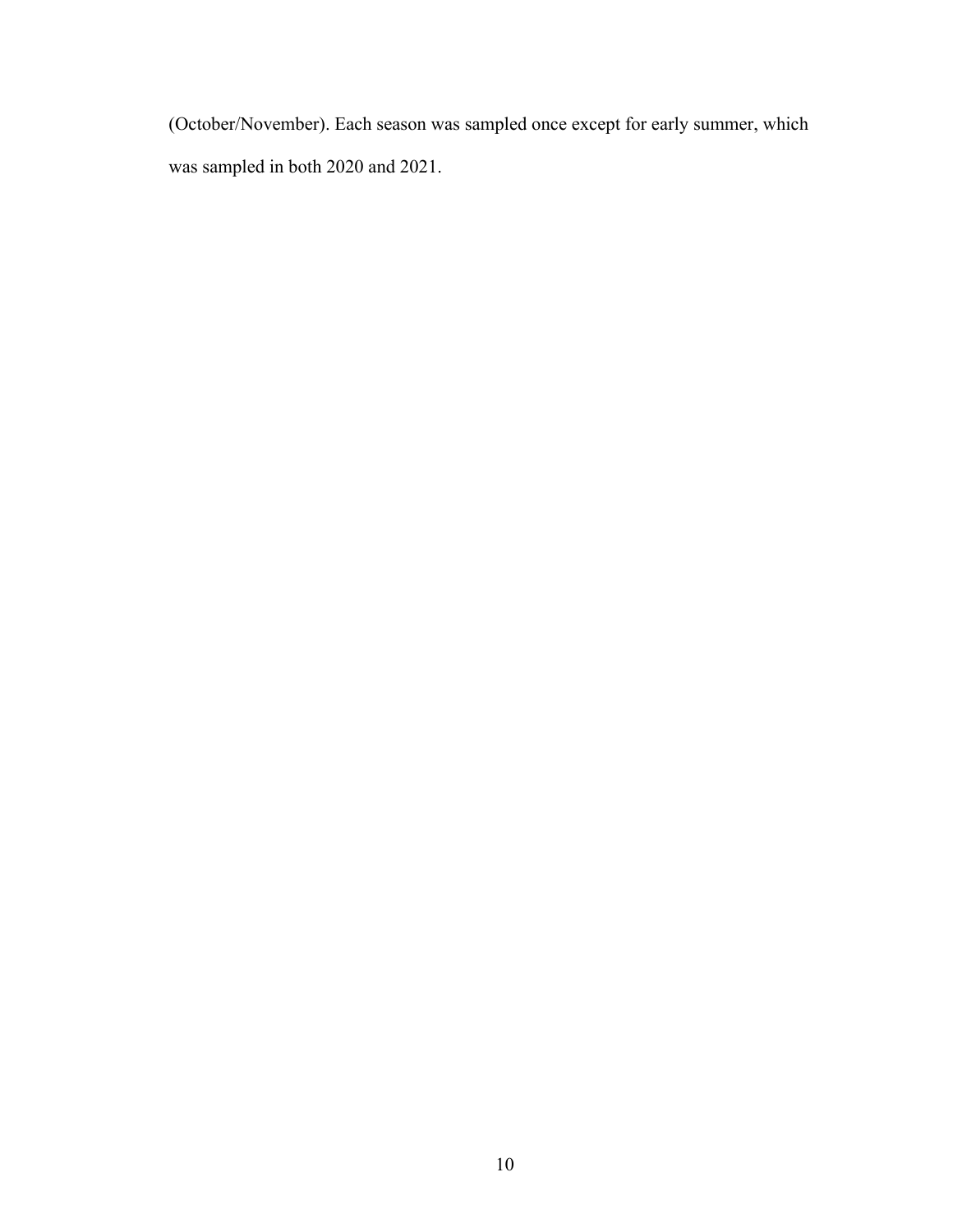#### **Results**

A total of 616 rodents were captured across 5953 trap nights (Tables 1 and 2). Capture success ranged from 0-45% depending on site and season (Table 2). We captured eight different species throughout the study (Table 1), with 2-6 different species at individual sites. The most common species were cotton rats and fulvous harvest mice. A total of 34 individuals were seropositive for orthohantaviruses, consisting of 26 cotton rats, seven prairie voles, and one fulvous harvest mouse (Tables 1 and 2).

The majority of seropositive rodents were caught during early summer  $(n=16)$ , followed by autumn  $(n=12)$ , late summer  $(n=5)$ , and early spring  $(n=1;$  Table 2; Fig. 1). Seroprevalence varied among seasons ( $\chi$ 2=10.38, p<0.02). Early summer had higher seroprevalence than late summer ( $\chi$ 2= 9.50, p<0.01), but seroprevalence was similar among all other pairwise seasonal comparisons (all  $p>0.05$ ; Table 3).

| <b>Scientific name</b>     | Common name          | <b>Captures</b> |
|----------------------------|----------------------|-----------------|
| Microtus ochrogaster       | Prairie vole         | 47              |
| Microtus pinetorum         | Woodland vole        | 3               |
| Mus musculus               | House mouse          | $\overline{2}$  |
| Peromyscus leucopus        | White-footed mouse   | 51              |
| Peromyscus maniculatus     | Deer mouse           | 50              |
| Reithrodontomys fulvescens | Fulvous harvest mice | 123             |
| Reithrodontomys montanus   | Plains harvest mouse | $\overline{2}$  |
| Sigmodon hispidus          | Hispid cotton rat    | 339             |
|                            | Total                | 616             |

**Table 1.** Total number of each species captured among all sites.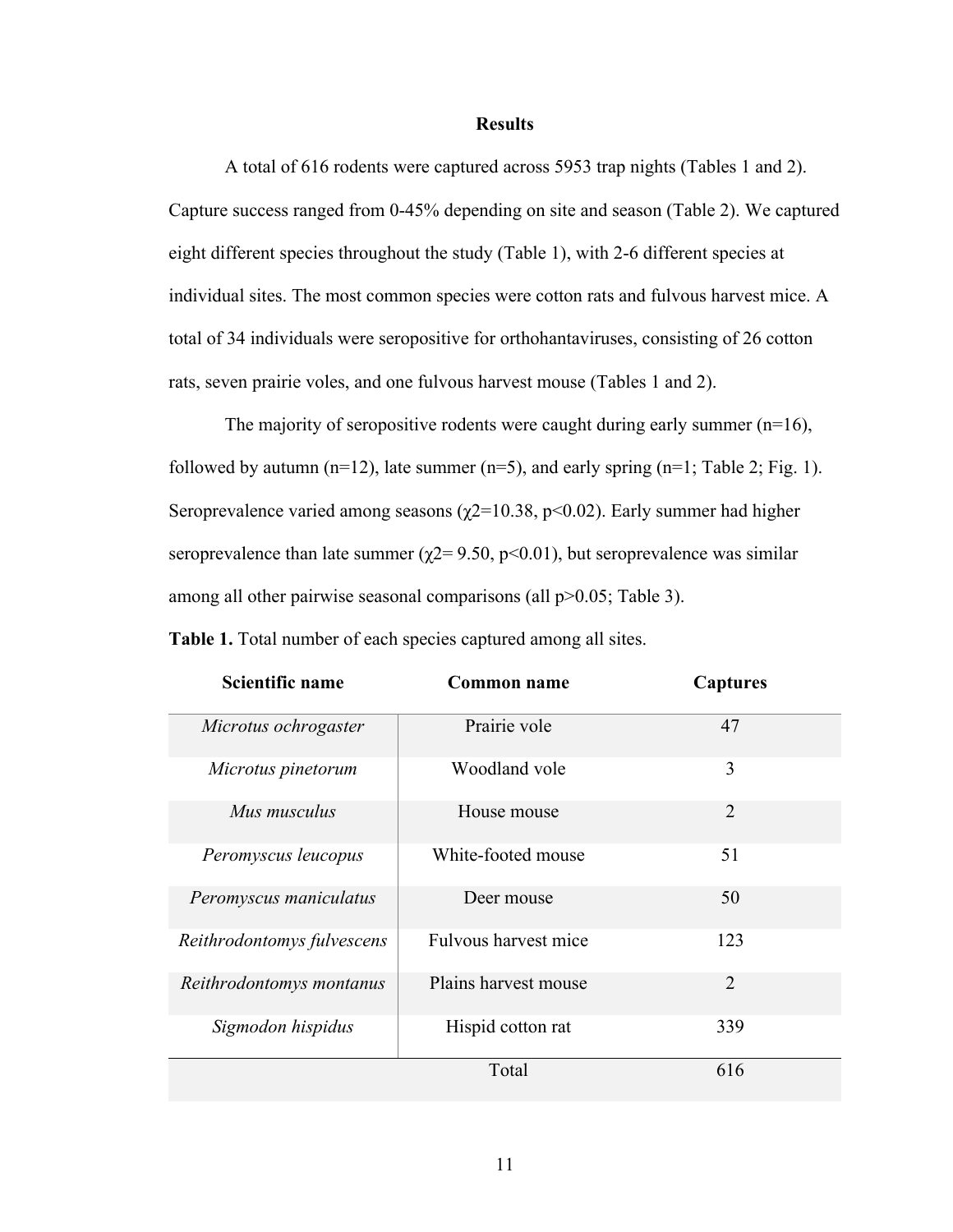| <b>Season</b>       | <b>Trap Nights</b> | Captures $(\% )$ | Seropositive (%) |
|---------------------|--------------------|------------------|------------------|
| Late spring         | 1300               | 40(3.1)          | 1(2.5)           |
| <b>Early summer</b> | 2060               | 166(8.1)         | 16(9.6)          |
| Late summer         | 1293               | 212(16.3)        | 5(2.4)           |
| <b>Autumn</b>       | 1300               | 198 (15.2)       | 12(6.1)          |
| Total               | 5953               | 616              | 34               |

**Table 2.** Total number of rodents captured in each season that were seropositive for orthohantaviruses.

**Table 3.** Results of Tukey post-hoc tests for each pairwise seasonal comparison.

| <b>Season</b>                | $\mathbf{X}^2$ | <b>P-value</b> |
|------------------------------|----------------|----------------|
| Late spring vs. early summer | 2.193          | 0.139          |
| Late spring vs. late summer  | 0.003          | 0.957          |
| Late spring vs. autumn       | 0.817          | 0.366          |
| Early summer vs late summer  | 9.500          | 0.002          |
| Early summer vs. autumn      | 1.672          | 0.196          |
| Late summer vs. autumn       | 3.531          | 0.060          |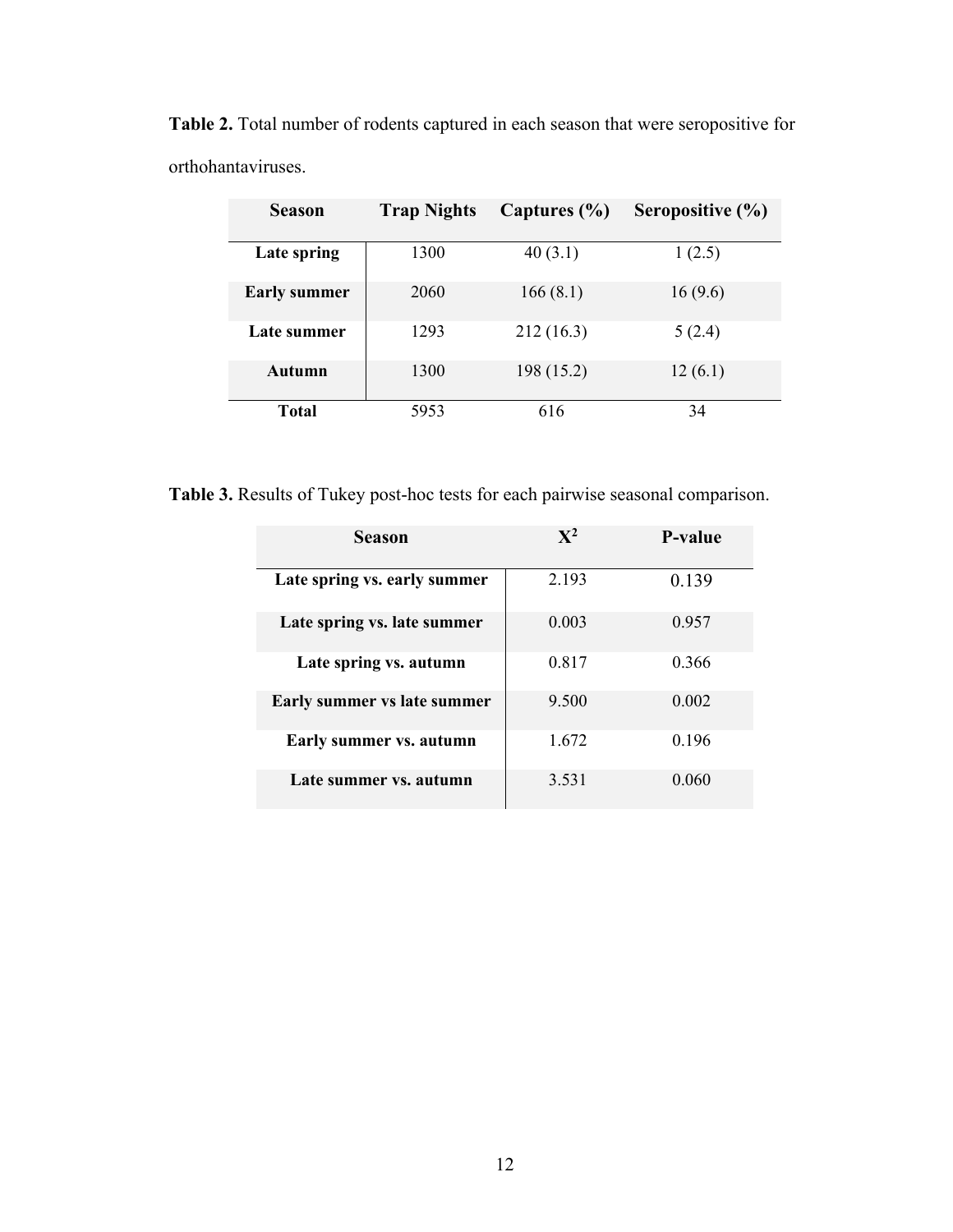

Figure 1. Number of seropositive and seronegative rodents for orthohantaviruses in the 4 different seasons.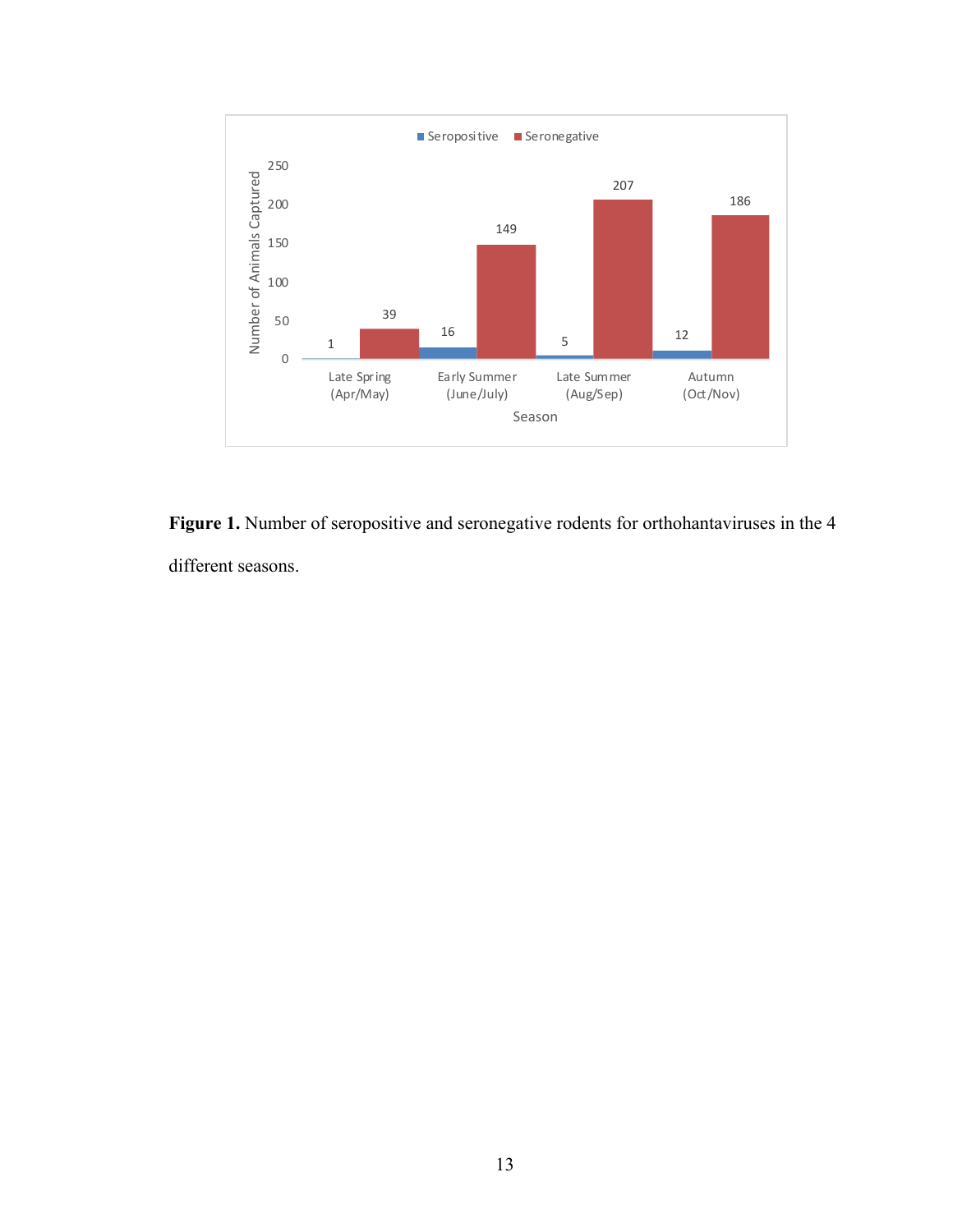#### **Discussion**

We demonstrate that orthohantavirus seroprevalence in rodents fluctuates seasonally, with the highest proportion of seropositive rodents being caught in the early summer at the onset of the breeding season. Though it was not statistically significant, seroprevalence was also relatively high in the autumn as breeding curtailed and populations matured. These seasonal patterns demonstrate the role of host life history in shaping seasonal patterns of orthohantaviruses prevalence.

The high orthohantavirus seroprevalence in the early summer was consistent with our hypothesis, as higher temperatures are also associated with higher seroprevalence (Oliviera et al., 2014; Vadell et al., 2011). The relationship between orthohantavirus seroprevalence and temperature is mediated by rodent breeding, which occurs throughout the summer in temperate regions. Older rodents from the previous year, which have disproportionately higher seroprevalence (Mills et al., 2007) are dying off by the late summer, reducing the number of living infected individuals. Concurrently, younger rodents are being added to the population, increasing the number of uninfected individuals. This combination explains the decrease in seropositivity in the late summer as populations are diluted by young, uninfected individuals and older individuals are removed from populations (Reed et al., 2007; Mills et al., 1999).

The seroprevalence of orthohantaviruses increased in autumn, though overall seroprevalence was too low to determine that this difference was statistically significant. Based on relative proportions in this study, a larger sample size likely would have corrected for this. The increase in seropositivity seen here may have occurred because rodents born in the early summer mature by autumn and have more time to be exposed to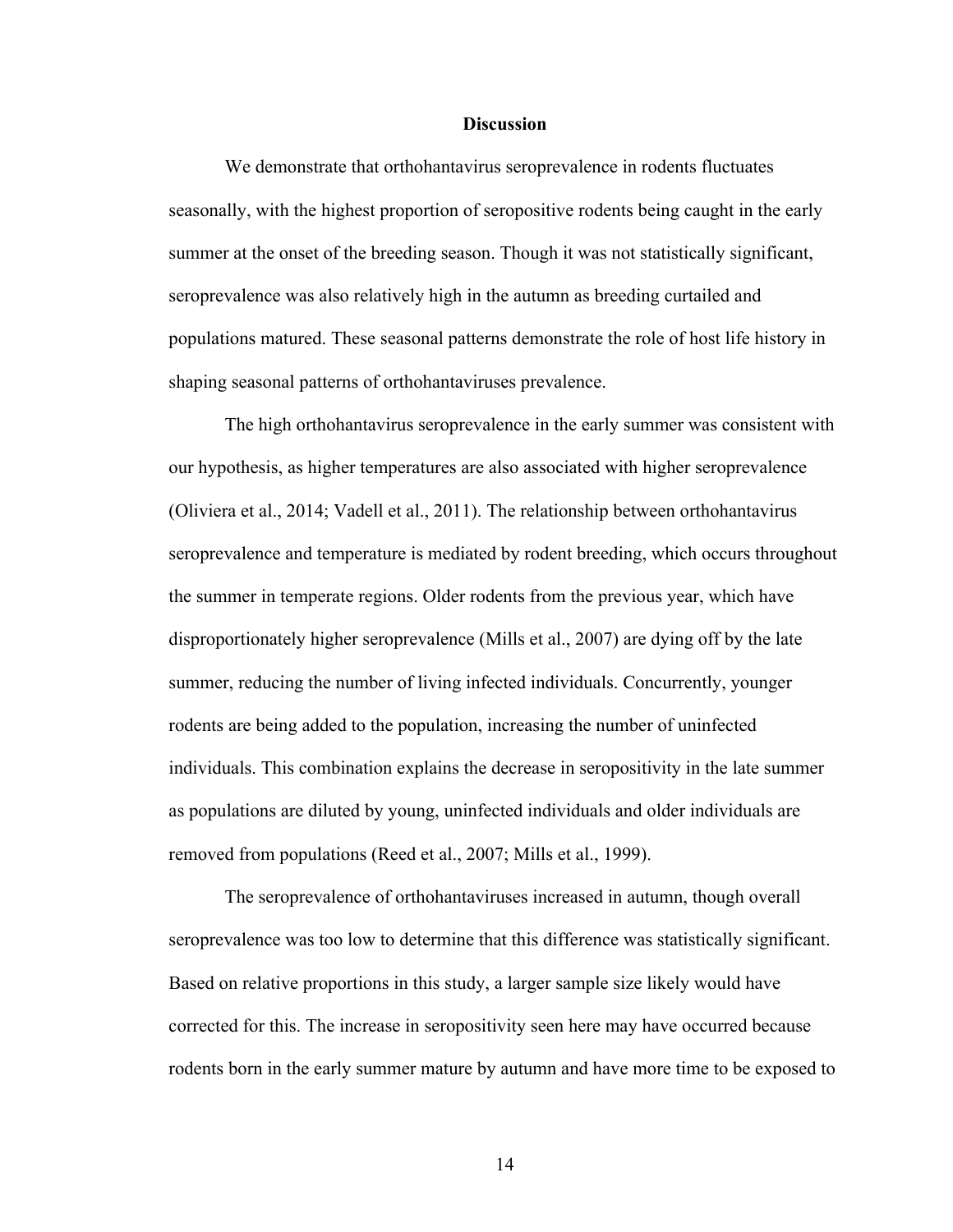an orthohantavirus and produce antibodies. Maturation leads to increased fighting and mating behaviors, facilitating the spread of orthohantavirus (Hinson et al., 2004; Pearce-Duvet et al., 2006). The mature rodents during this season are the basis for the high seroprevalence that occurs in the following spring.

Our findings were surprising in that seroprevalence in the late spring was lower than seroprevalence in the early summer. Previous studies in Colorado and Montana have found the highest seroprevalence in May, given that rodents are reproducing during the spring season, which can lead to horizontal transmission of orthohantaviruses (Madhav et al., 2007; Calisher et al., 1999). Even in circumstances where the spring season was not associated with high populations, there may still be high antibody prevalence due to high population density in the previous winter (Madhav et al. 2007). Such explanations suggest that we should have found similar seroprevalence in both the late spring and early summer. However, the wet prairie sites where we captured rodents were still partially flooded in the spring, which reduced capture rates during that season and limited our ability to accurately detect seroprevalence (Table 2).

Notably, different locations may have vastly different seasonality, given the variation in geographic factors such as temperature, climate, elevation, and latitude. For example, population size and seroprevalence can be negatively affected by periods of low rainfall (Mills et al., 1999). Likewise, during warmer weather, additional rainfall can have favorable effects on population size, but during colder months, rainfall can have detrimental effects on rodent populations (Luis et al., 2010). Such climatic effects indicate the spatiotemporal variation of seroprevalence, and future studies should seek to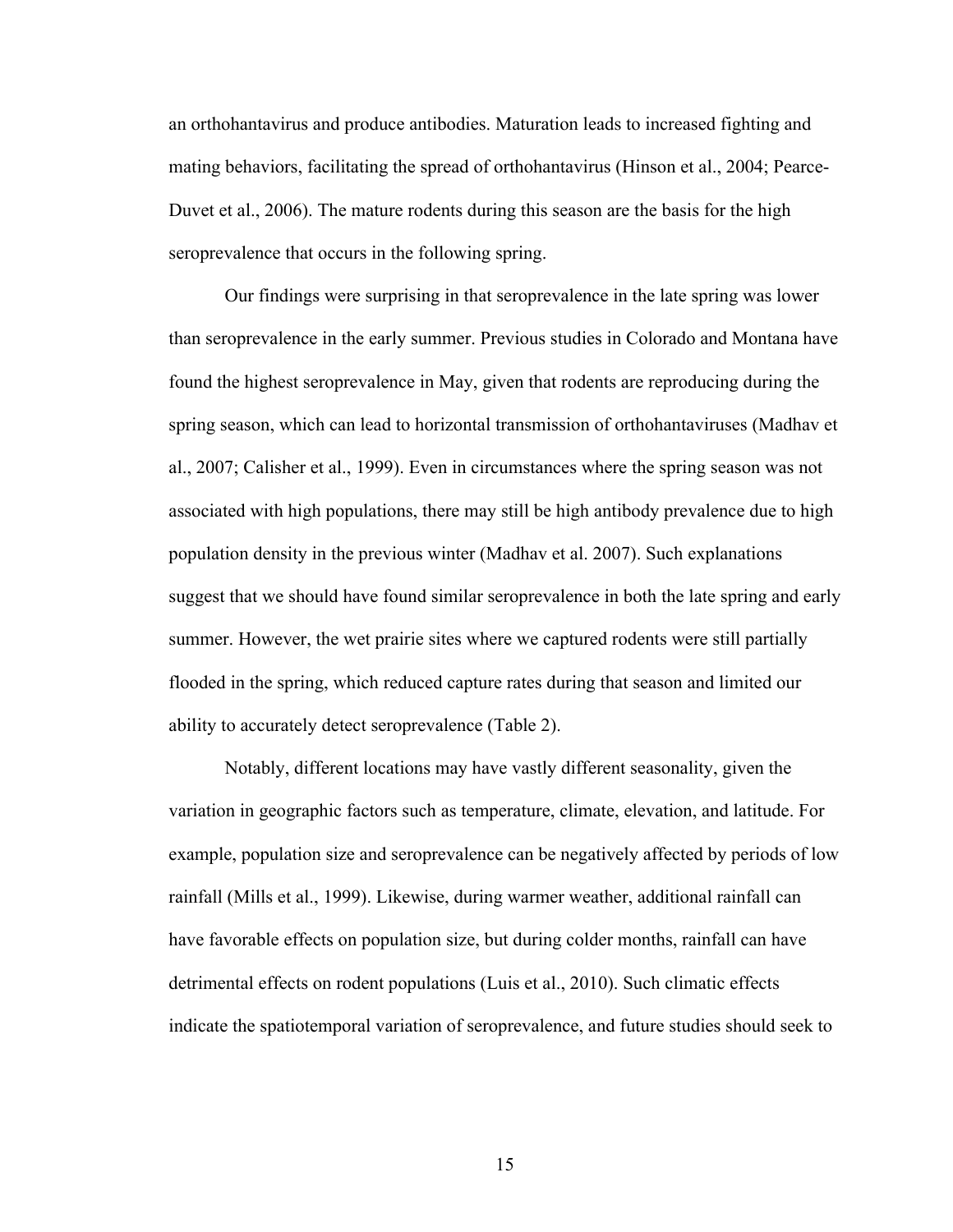determine the effect of latitude, elevation, and other climatic factors that may affect seasonality among different regions.

Overall, our study provides the first evidence of orthohantaviruses in Arkansas rodents. In addition to identifying the presence of orthohantaviruses in Northwest Arkansas, we also demonstrated the seasonal variation in rodent seroprevalence. As climate change continues to alter wildlife and their habitats, it is especially important to understand seasonal patterns for zoonotic viruses. Such understanding will assist us in mitigating exposure to these pathogens and reducing spillover to humans.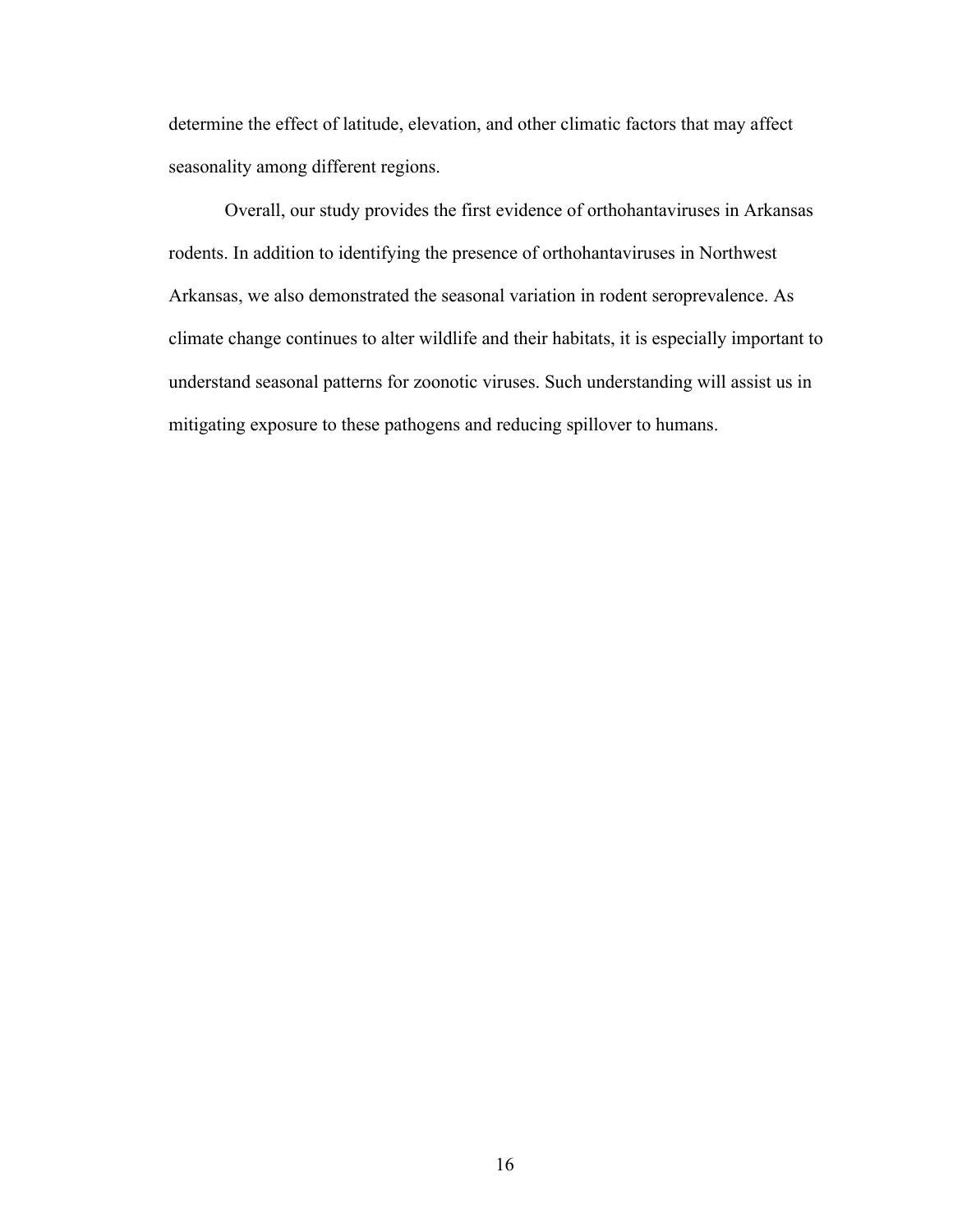#### **References**

- Bennett, S. G., Webb, J. P., Hjelle, B., Childs, J. E., Madon, M. B., Ksiazek, T. G., & Torrez-Martinez, N. (1999). Hantavirus (Bunyaviridae) infections in rodents from Orange and San Diego counties, California. *The American Journal of Tropical Medicine and Hygiene*, *60*(1), 75–84. https://doi.org/10.4269/ajtmh.1999.60.75
- Calisher, C. H., Sweeney, W., Mills, J. N., & Beaty, B. J. (1999). Natural History of Sin Nombre Virus in Western Colorado. *Emerging Infectious Diseases*, *5*(1), 126– 134. https://doi.org/10.3201/eid0501.990115

Calisher, C. H., Wagoner, K. D., Amman, B. R., Root, J. J., Douglass, R. J., Kuenzi, A. J., Abbott, K. D., Parmenter, C., Yates, T. L., Ksiazek, T. G., Beaty, B. J., & Mills, J. N. (2007). Demographic Factors Associated with Prevalence Of Antibody to Sin Nombre Virus in Deer Mice in the Western United States. *Journal of Wildlife Diseases*, *43*(1), 1–11. https://doi.org/10.7589/0090-3558- 43.1.1

Carver, S., Trueax, J. T., Douglass, R., & Kuenzi, A. (2011). Delayed Density-Dependent Prevalence of Sin Nombre Virus Infection in Deer Mice (Peromyscus Maniculatus) in Central and Western Montana. *Journal of Wildlife Diseases*, *47*(1), 56–63. https://doi.org/10.7589/0090-3558-47.1.56

Dahmana, H., Granjon, L., Diagne, C., Davoust, B., Fenollar, F., & Mediannikov, O. (2020). Rodents as Hosts of Pathogens and Related Zoonotic Disease Risk. *Pathogens*, *9*(202). https://doi.org/10.3390/pathogens9030202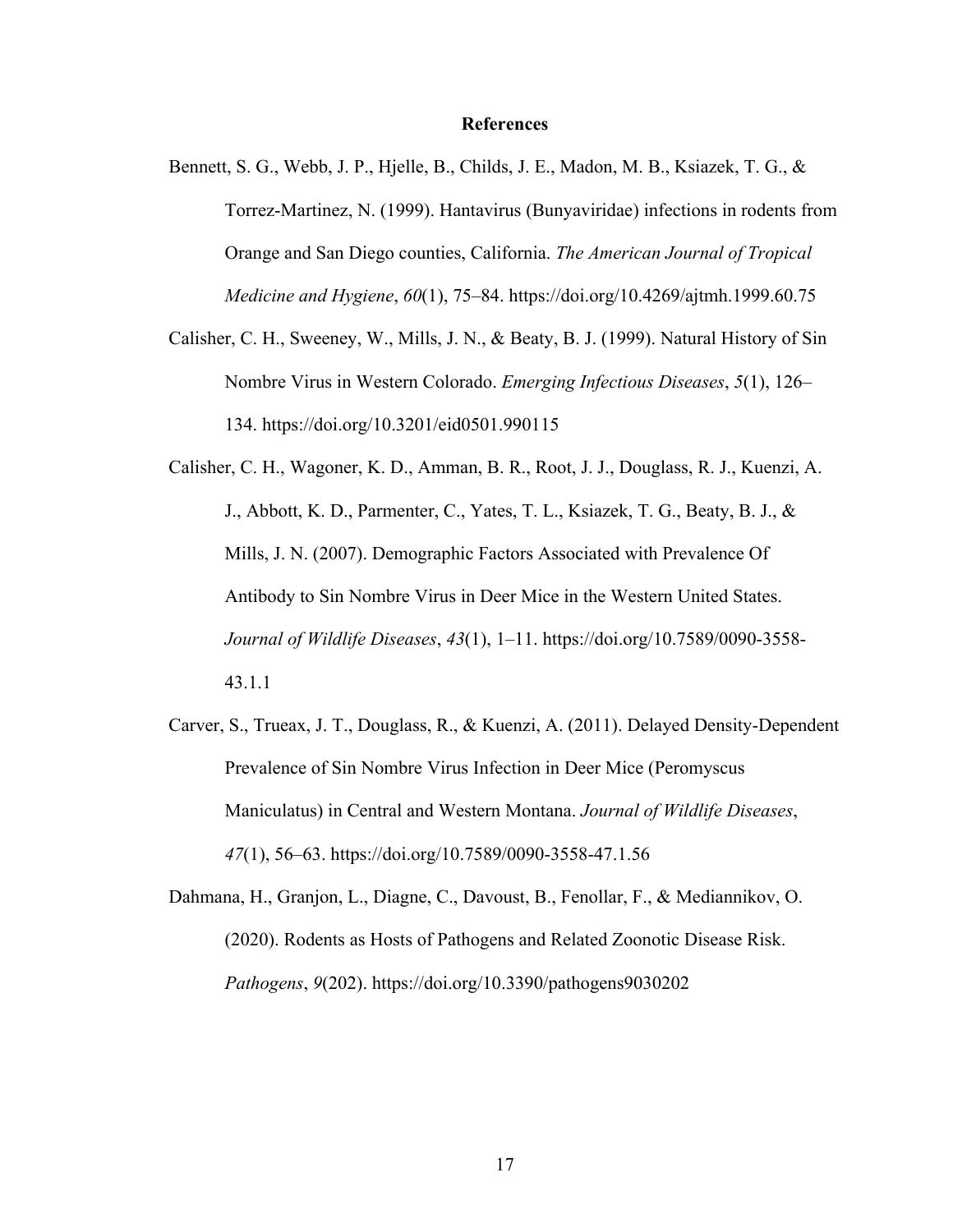- Division of Health Informatics and Surveillance (2021, April 16). *Hantavirus Pulmonary Syndrome (HPS) 2015 Case Definition*. Centers for Disease Control and Prevention. Retrieved March 7, 2022.
- Douglass, R. J., Calisher, C. H., Wagoner, K. D., & Mills, J. N. (2007). Sin Nombre Virus Infection of Deer Mice in Montana: Characteristics of Newly Infected Mice, Incidence, and Temporal Pattern of Infection. *Journal of Wildlife Diseases*, *43*(1), 12–22. https://doi.org/10.7589/0090-3558-43.1.12
- Douglass, R. J., & Vadell, M. V. (2016). How much effort is required to accurately describe the complex ecology of a rodent‐borne viral disease? *Ecosphere, 7*(6). https://doi.org/10.1002/ecs2.1368
- Escutenaire, S., & Pastoret, P. P. (2000). Hantavirus infections. *Rev Sci Tech*, *19*(1), 64– 78. https://doi.org/10.20506/rst.19.1.1209
- Forbes, K. M., Voutilainen, L., Jääskeläinen, A., Sironen, T., Kinnunen, P. M., Stuart, P., Vapalahti, O., Henttonen, H., & Huitu, O. (2014). Serological Survey of Rodent-Borne Viruses in Finnish Field Voles. *Vector-Borne and Zoonotic Diseases*, *14*(4), 278–283. https://doi.org/10.1089/vbz.2013.1526
- Hinson, E. R., Klein, S. L., Shone, S. M., Glass, G. E., & Zink, M. C. (2004). Wounding: The Primary Mode of Seoul Virus Transmission Amoung Male Norway Rats. *The American Journal of Tropical Medicine and Hygiene*, *70*(3), 310–317. https://doi.org/10.4269/ajtmh.2004.70.310
- Kallio-Kokko, H., Laakkonen, J., Rizzoli, A., Tagliapietra, V., Cattadori, I., Perkins, S. E., Hudson, P. J., Cristofolini, A., Versini, W., Vapalahti, O., Vaheri, A., & Henttonen H. (2006). Hantavirus and arenavirus antibody prevalence in rodents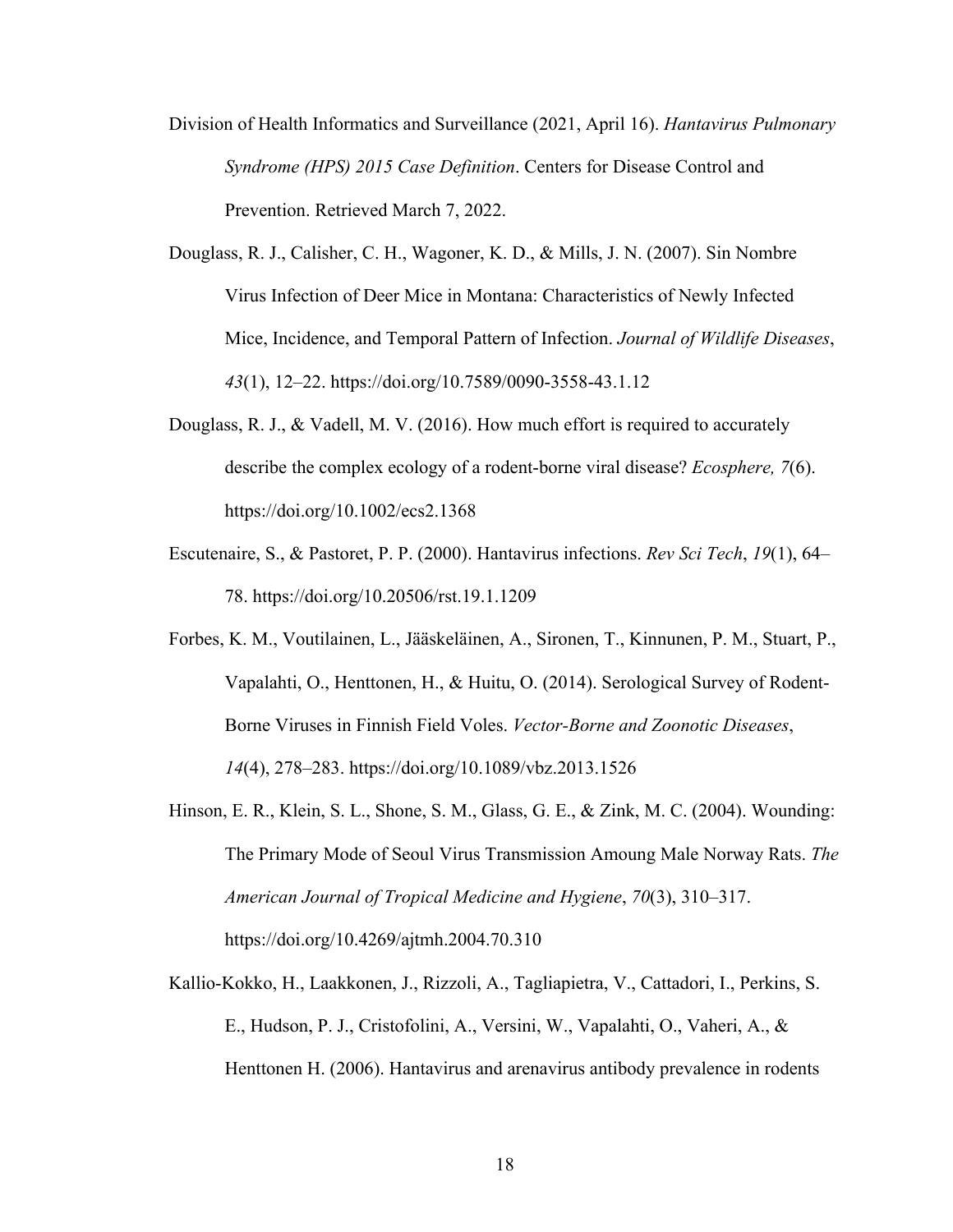and humans in Trentino, Northern Italy. *Epidemiology and Infections, 134,* 830- 836. https://doi.org/10.1017/S0950268805005431

- Kinnunen, P.M., Henttonen, H., Hoffmann, B., Kallio, E. R., Korthase, C., Laakkonen, J., Niemimaa, J., Palva, A., Schlegel, M., Ali, H. S., Suominen, P., Ulrich, R. G., Vaheri, A., & Vapalahti, O. (2011). Orthopox virus infections in Eurasian wild rodents. *Vector-Borne and Zoonotic Diseases, 11*(8), 1133-1140. http://doi.org/10.1089/vbz.2010.0170
- Kuenzi, A. J., Bond, C. W., Douglass, R. J., Mills, J. N., & White, D. (2001). Antibody to sin nombre virus in rodents associated with peridomestic habitats in west central Montana. *The American Journal of Tropical Medicine and Hygiene*, *64*(3), 137– 146. https://doi.org/10.4269/ajtmh.2001.64.137
- Lal, A., Hales, S., French, N., & Baker, M. G. (2012). Seasonality in Human Zoonotic Enteric Diseases: A Systematic Review. *PLoS ONE*, *7*(4), e31883. https://doi.org/10.1371/journal.pone.0031883
- Luis, A. D., Douglass, R. J., Mills, J. N., & Bjørnstad, O. N. (2010). The effect of seasonality, density and climate on the population dynamics of Montana deer mice, important reservoir hosts for Sin Nombre hantavirus. *Journal of Animal Ecology*, *79*(2), 462–470. https://doi.org/10.1111/j.1365-2656.2009.01646.x

Madhav, N. K., Wagoner, K. D., Douglass, R. J., & Mills, J. N. (2007). Delayed Density-Dependent Prevalence of Sin Nombre Virus Antibody in Montana Deer Mice ( Peromyscus maniculatus) and Implications for Human Disease Risk. *Vector-Borne and Zoonotic Diseases*, *7*(3), 353–364. https://doi.org/10.1089/vbz.2006.0605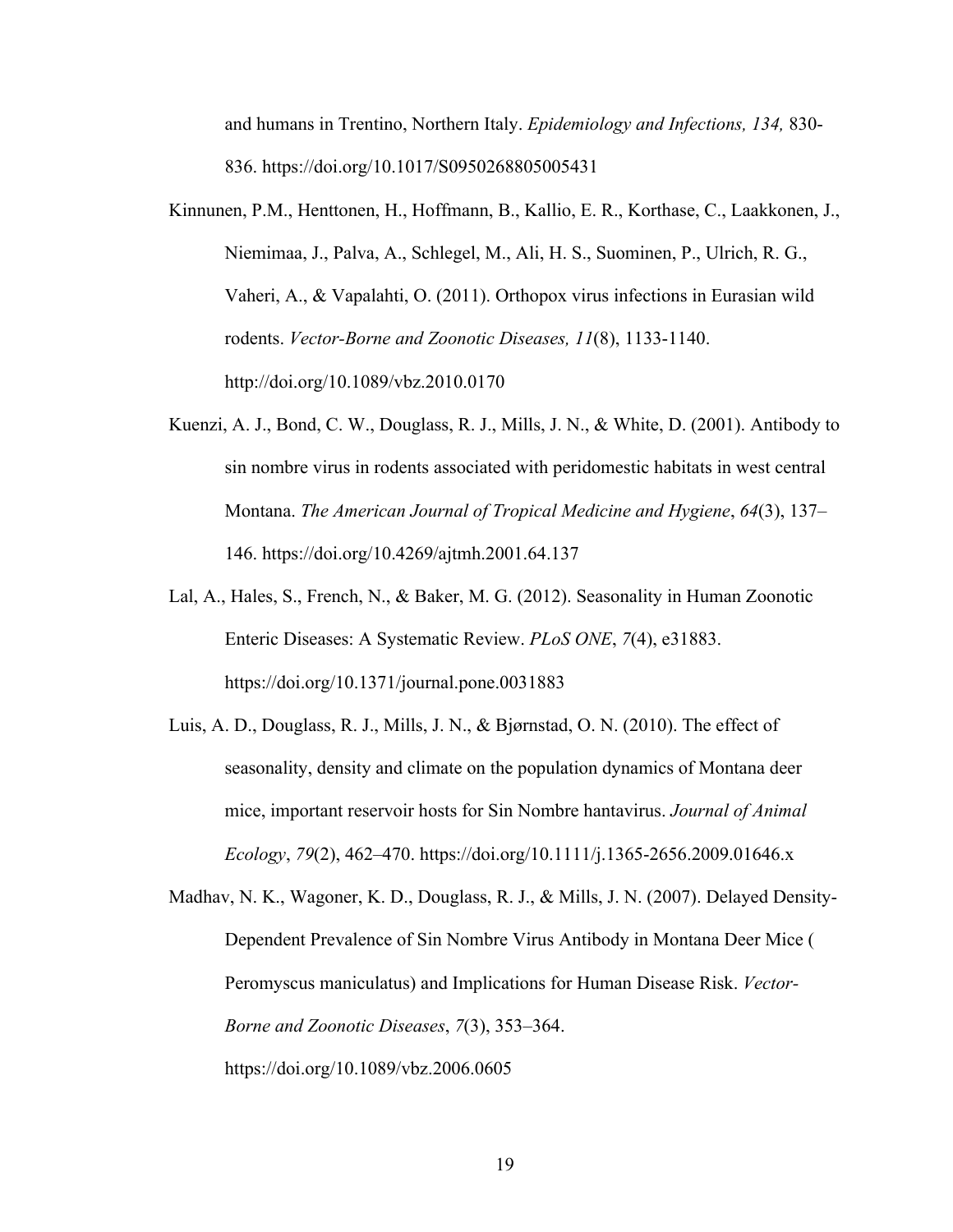- Milholland, M. T., Castro-Arellano, I., Suzán, G., Garcia-Peña, G. E., Lee, T. E., Rohde, R. E., Alonso Aguirre, A., & Mills, J. N. (2018). Global Diversity and Distribution of Hantaviruses and Their Hosts. *EcoHealth*, *15*(1), 163–208. https://doi.org/10.1007/s10393-017-1305-2
- Mills, J. N., Ksiazek, T. G., Peters, C., & Childs, J. E. (1999). Long-Term Studies of Hantavirus Reservoir Populations in the Southwestern United States: A Synthesis. *Emerging Infectious Diseases*, *5*(1), 135–142. https://doi.org/10.3201/eid0501.990116
- Mills, J. N., Schmidt, K., Ellis, B. A., Calderón, G., Enría, D. A., & Ksiazek, T. G. (2007). A Longitudinal Study of Hantavirus Infection in Three Sympatric Reservoir Species in Agroecosystems on the Argentine Pampa. *Vector-Borne and Zoonotic Diseases*, *7*(2), 229–240. https://doi.org/10.1089/vbz.2006.0614
- Meerburg, B. G., Singleton, G. R., and Kijlstra, A. (2009). Rodent-borne diseases and their risks for public health. *Critical Reviews in Microbiology, 35*(3), 221-270.
- Mull, N., Jackson, R., Sironen, T., & Forbes, K. M. (2020). Ecology of Neglected Rodent-Borne American Orthohantaviruses. *Pathogens*, *9*(5), 325. https://doi.org/10.3390/pathogens9050325
- Oliveira, R. C., Gentile, R., Guterres, A., Fernandes, J., Teixeira, B. R., Vaz, V., Valdez, F. P., Vicente, L. H. B., da Costa-Neto, S. F., Bonvicino, C., D'Andrea, P. S., & Lemos, E. R. (2014). Ecological study of hantavirus infection in wild rodents in an endemic area in Brazil. *Acta Tropica*, 131, 1–10. https://doi.org/10.1016/j.actatropica.2013.11.016